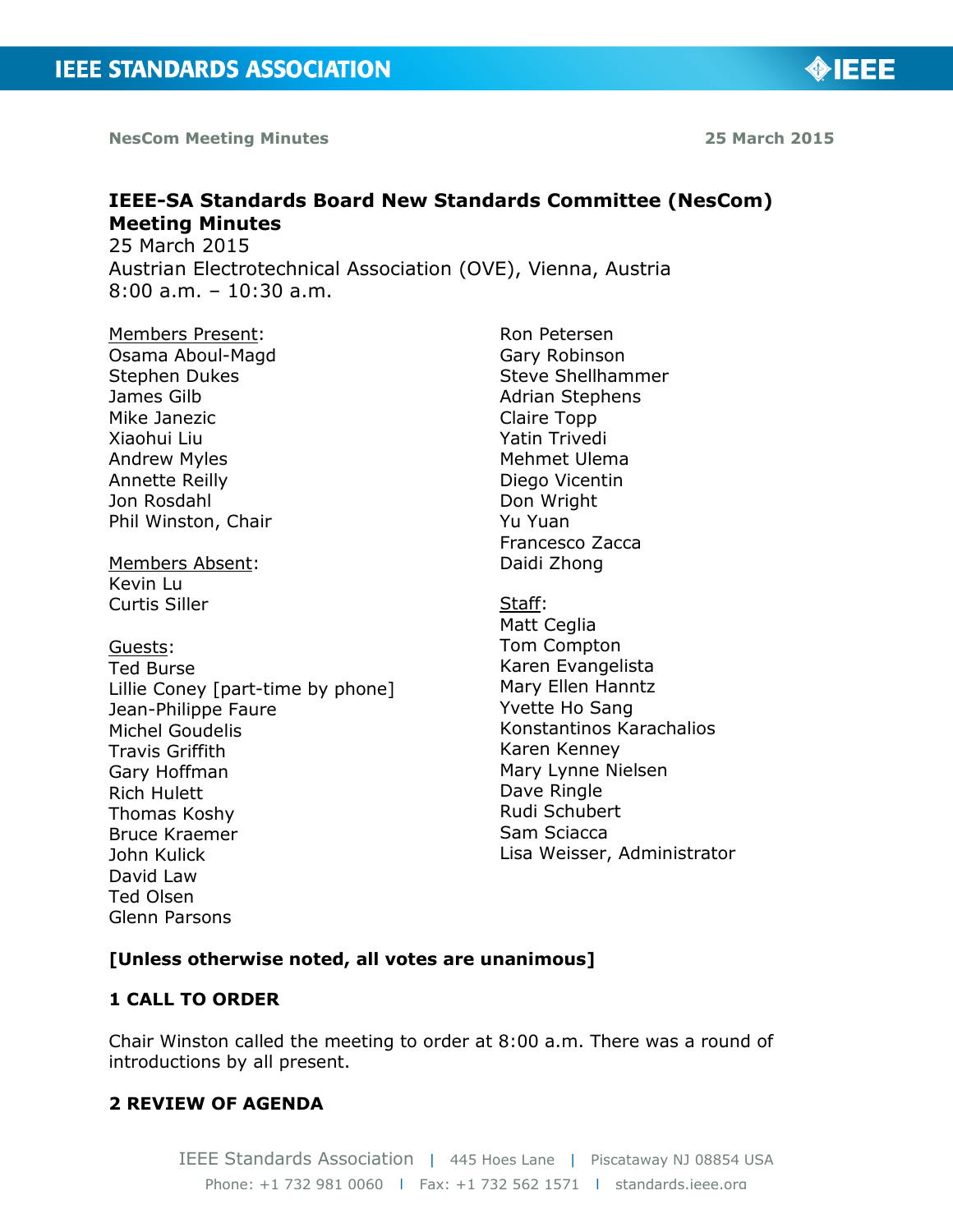Chair Winston noted that there were two time sensitive PAR discussions; consideration of P1904.1 would occur at 8:20 a.m. and consideration of P1912 would occur at 10:00 a.m. in order to enable each Working Group Chair to join the discussion by phone. All were in agreement with these agenda changes.

There was a motion to approve the agenda. There was no objection to unanimous consent.

# **2.1 Consent Agenda**

### **2.1.1 Withdrawal Requests**

IEEE Computer Society/Microprocessor Standards Committee

#### **P1722a**

IEEE Standard for Layer 2 Transport Protocol for Time Sensitive Applications in a Bridged Local Area Network Amendment 1 - Extensible Streaming Formats *Recommendation: Approve PAR withdrawal*

IEEE Communications Society/Standards Development Board

#### **P1652a**

IEEE Standard for the Application of Free Field Acoustic Reference to Telephony Measurements Amendment a: Updated Diffuse Field Graph and Tables *Recommendation: Approve PAR withdrawal*

### **2.1.2 A Project Number Change Request was approved for PC57.129 Converter Transformers for HVDC Applications. The new PAR number will be 60076**‐**57**‐**129.**

### **3 APPROVAL OF MINUTES FROM THE 9 DECEMBER 2014 MEETING**

There was a motion to approve the 9 December 2014 NesCom meeting minutes. There was no objection to unanimous consent.

### **4 PARS FOR DISCUSSION**

### **4.1 Modified PARs**

#### IEEE Engineering in Medicine and Biology Society/Standards Committee

#### **P1847**

Recommended Practice for Common Framework of Location Services (LS) for **Healthcare** 

*Recommendation: Approve modified PAR*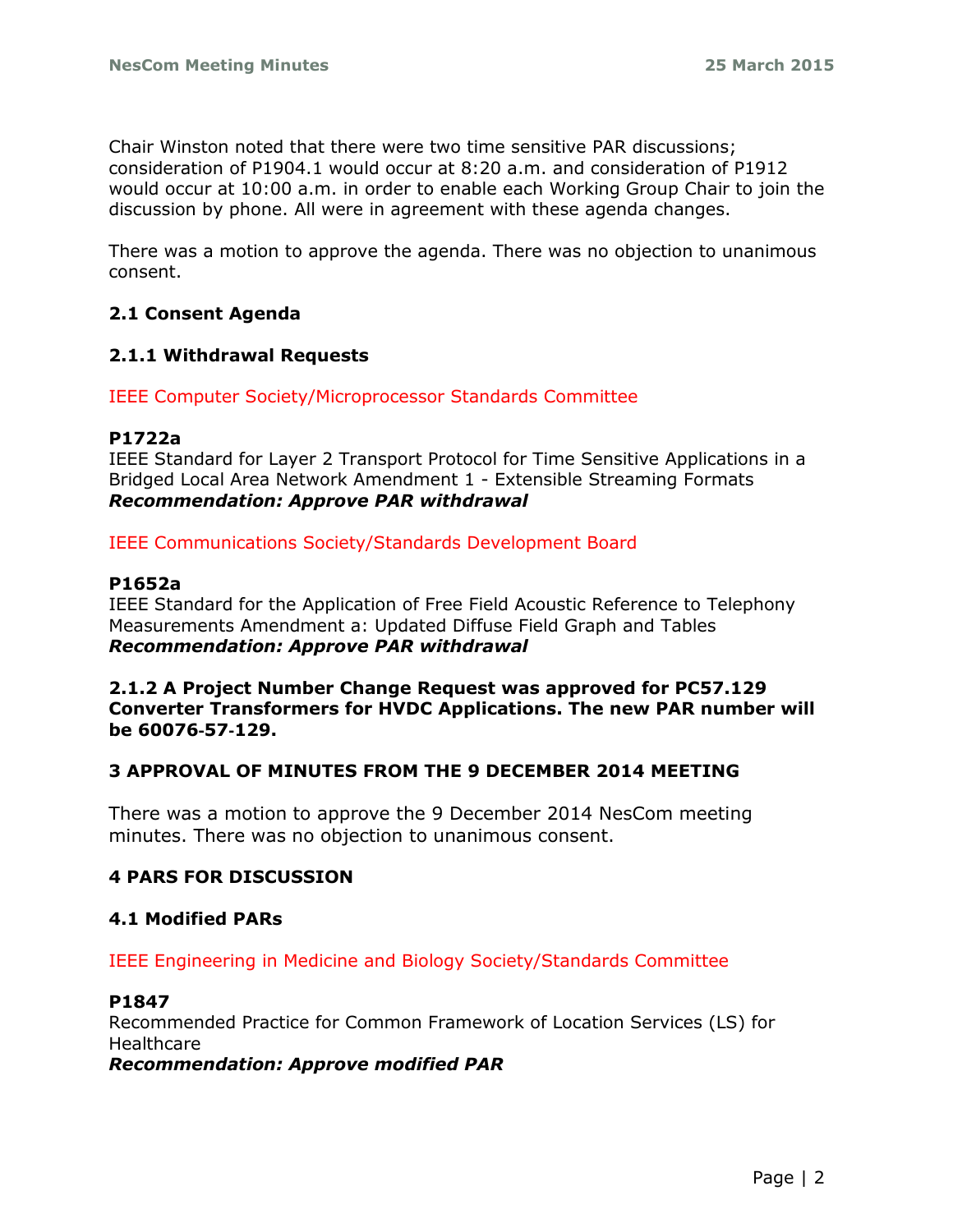**AI:** Lisa Weisser will update the Joint Sponsor Agreement to match the PAR by removing the word "Based" from Location-Based Services, and the "B" from the acronym LBS.

IEEE Instrumentation and Measurement Society/TC4 - High Frequency **Measurement** 

#### **P378**

Recommended Practices for Scattering Parameter Measurements Using Network Analyzers

### *Recommendation: Disapprove modified PAR*

**AI:** Mike Janezic offered to mentor Brian Lee to help get the PAR filled out.

IEEE Power and Energy Society/Stationary Batteries Committee

#### **P946**

Recommended Practice for the Design of DC Power Systems for Stationary Applications *Recommendation: Approve modified PAR*

IEEE Power and Energy Society/Transformers

### **PC57.157**

Conducting Functional Life Tests on Switch Contacts Used in Insulating Liquid Filled **Transformers** 

*Recommendation: Approve modified PAR* 

### **4.1.1 P1847 Joint Sponsorship Agreement**

NesCom reviewed the JSA for P1847 and agreed that it was completed correctly.

### **4.2 Extension Requests**

#### IEEE Power and Energy Society/Substations

#### **P1821**

Guide for Usage of Design Tools for Power Electronic Building Blocks (PEBB) and PEBB Based Systems *Recommendation: Approve request for an extension until December 2016*

**4.3 New PARs**

#### IEEE-SA Board of Governors/Corporate Advisory Group

#### **P1863**

Guide for Overhead AC Transmission Line Design *Recommendation: Approve new PAR until December 2019*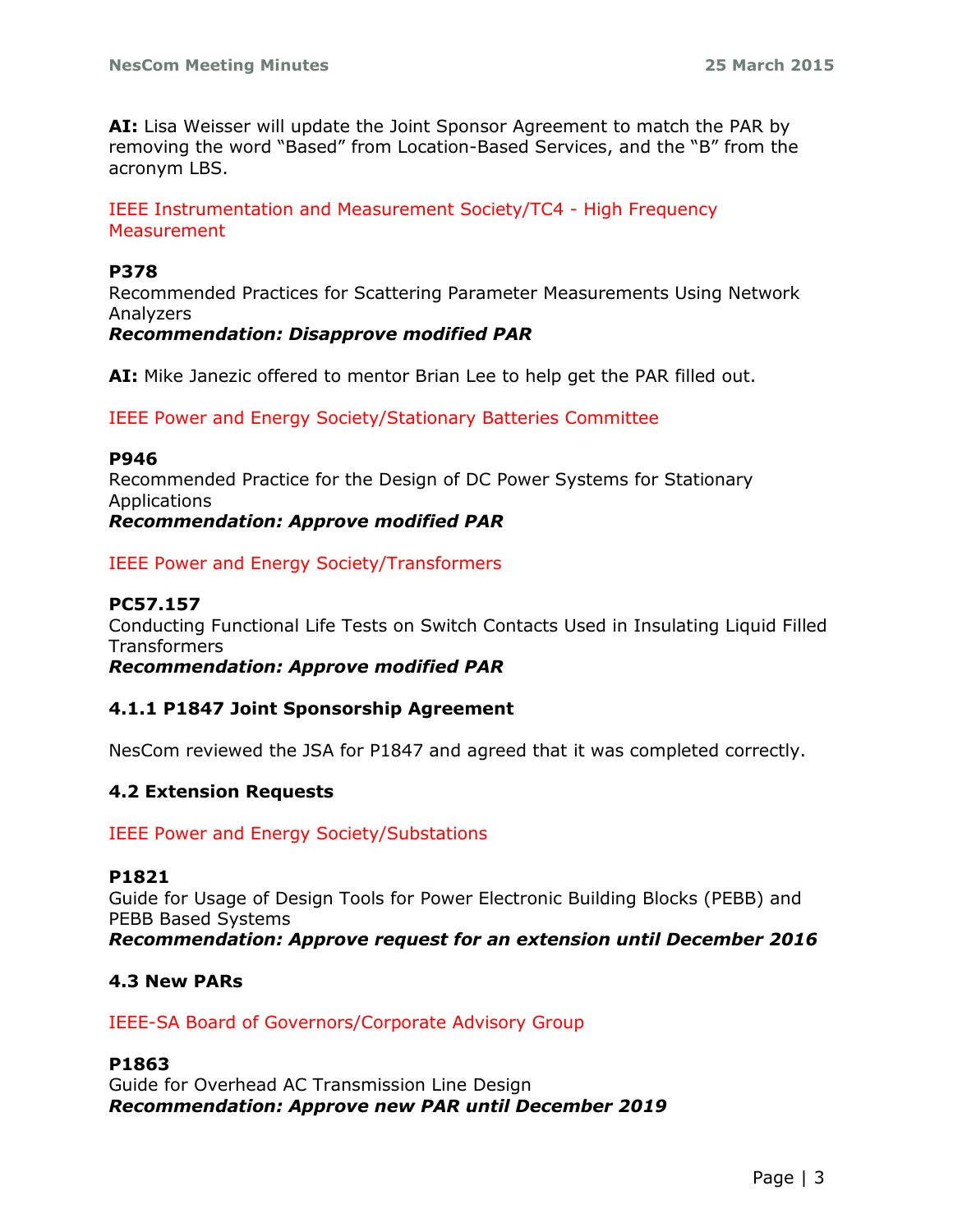## IEEE Computer Society/Design Automation

# **P1735-2014/Cor 1**

Recommended Practice for Encryption and Management of Electronic Design Intellectual Property (IP) - Corrigendum 1: Correction to Rights Digest Description *Recommendation: Approve new PAR until December 2019*

IEEE Computer Society/LAN/MAN Standards Committee

### **P802.3bz**

Standard for Ethernet Amendment: Media Access Control Parameters, Physical Layers and Management Parameters for 2.5 Gb/s and 5 Gb/s Operation *Recommendation: Approve new PAR until December 2019*

### **P802.11ay**

Standard for Information Technology--Telecommunications and Information Exchange Between Systems Local and Metropolitan Area Networks--Specific Requirements Part 11: Wireless LAN Medium Access Control (MAC) and Physical Layer (PHY) Specifications--Amendment: Enhanced Throughput for Operation in License-Exempt Bands Above 45 GHz

### *Recommendation: Approve new PAR until December 2019*

# **P802.15.3e**

Standard for Information Technology-- Local and Metropolitan Area Networks-- Specific Requirements-- Part 15.3: Wireless Medium Access Control (MAC) and Physical Layer (PHY) Specifications for High Rate Wireless Personal Area Networks (WPAN) Amendment: High-Rate Close Proximity Point-to-Point Communications *Recommendation: Approve new PAR until December 2019*

IEEE Computer Society/ Voting Systems Standards Committee

# **P1622.7**

Standard for Electronic Pollbook Data Interchange Format *Recommendation: Approve new PAR until December 2019*

IEEE Consumer Electronics Society/Standards Committee

### **P3030**

Standard for Consumer 3D Printing: Overview and Architecture *Recommendation: Approve new PAR until December 2019*

IEEE Computational Intelligence Society/Standards Committee

### **P1849**

Standard for XES - eXtensible Event Stream - For Achieving Interoperability in Event Logs and Event Streams *Recommendation: Approve new PAR until December 2019*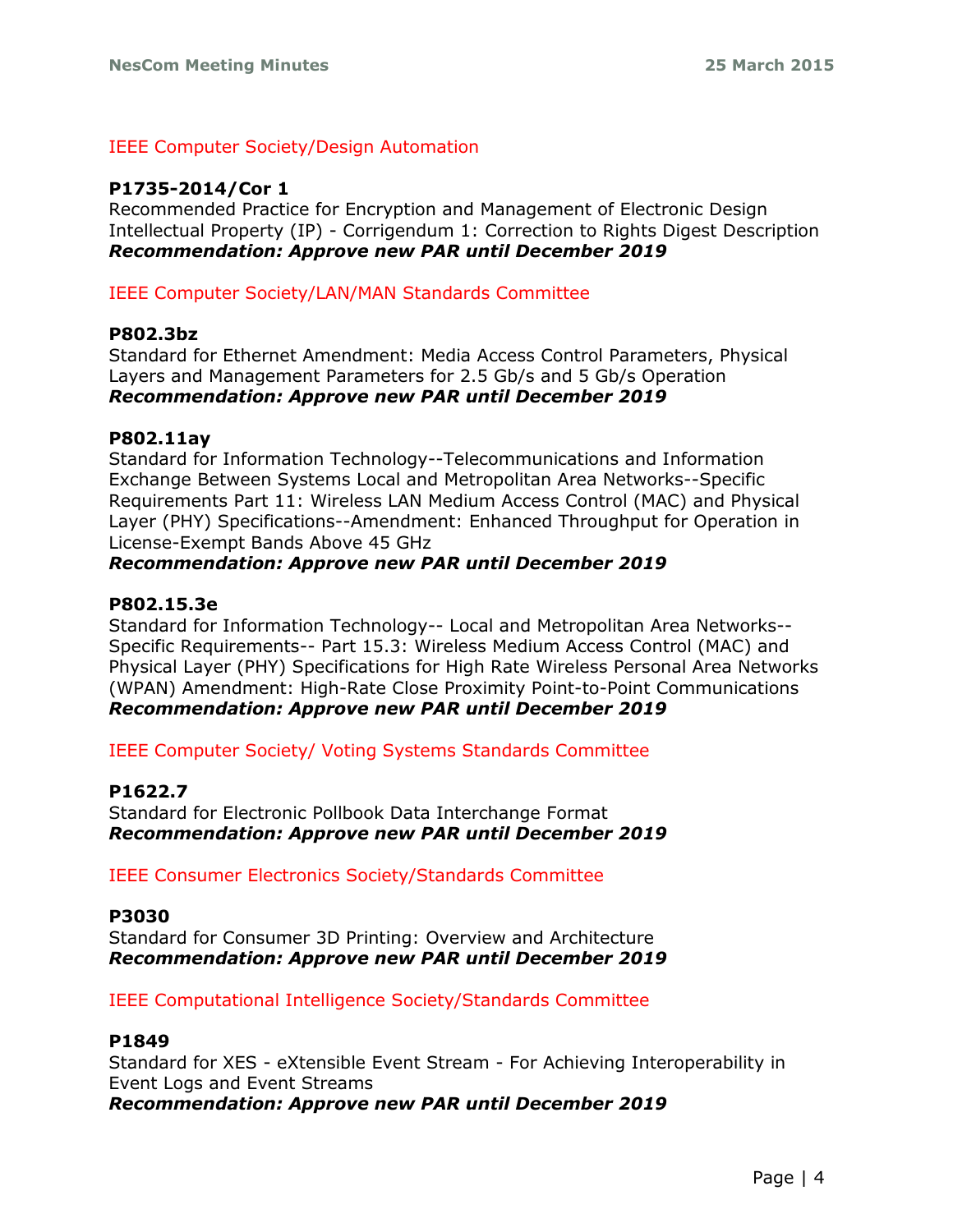### IEEE Communications Society/ Power Line Communications

## **P1901.2a**

Standard for Low-Frequency (less than 500 kHz) Narrowband Power Line Communications for Smart Grid Applications Amendment to IEEE Standard 1901.2- 2013 Standard for Low-Frequency (less than 500 kHz) Narrowband Power Line Communications for Smart Grid Applications

*Recommendation: Approve new PAR until December 2019*

IEEE Communications Society/ Standards Development Board

## **P1912**

Standard for Privacy and Security Architecture for Consumer Wireless Devices *Recommendation: Conditionally approve new PAR until December 2019; contingent upon adding 802.1x to section 7.1 and providing an explanation of the similarities.*

The Working Group Chair for this project, Lillie Coney joined the meeting by phone for the NesCom discussion about the PAR. The PAR was conditionally approved by NesCom because similar IEEE projects were not listed on the PAR. It was agreed that section 7.1 on the PAR form should include similar projects both internal and external to IEEE. There was also a request by CES for Joint Sponsorship, which will be discussed by the two Sponsor Chairs. As this is an individual project, Lillie welcomed participation by anyone with a related interest.

IEEE Engineering in Medicine and Biology Society/IEEE 11073TM Standards **Committee** 

### **P11073-10426**

Health Informatics - Personal Health Device Communication - Device Specialization - Personal Respiratory Therapy Equipment

### *Recommendation: Approve new PAR until December 2019*

### **P11073-10427**

Health Informatics - Personal Health Device Communication - Device Specialization - Monitoring Power Status of Critical Care Devices Equipment *Recommendation: Approve new PAR until December 2019*

IEEE Industry Applications Society/Petroleum & Chemical Industry

### **P45.4**

Recommended Practice for Electrical Installations on Shipboard - Marine Sectors and Mission Systems *Recommendation: Approve new PAR until December 2019*

IEEE Power and Energy Society/Nuclear Power Engineering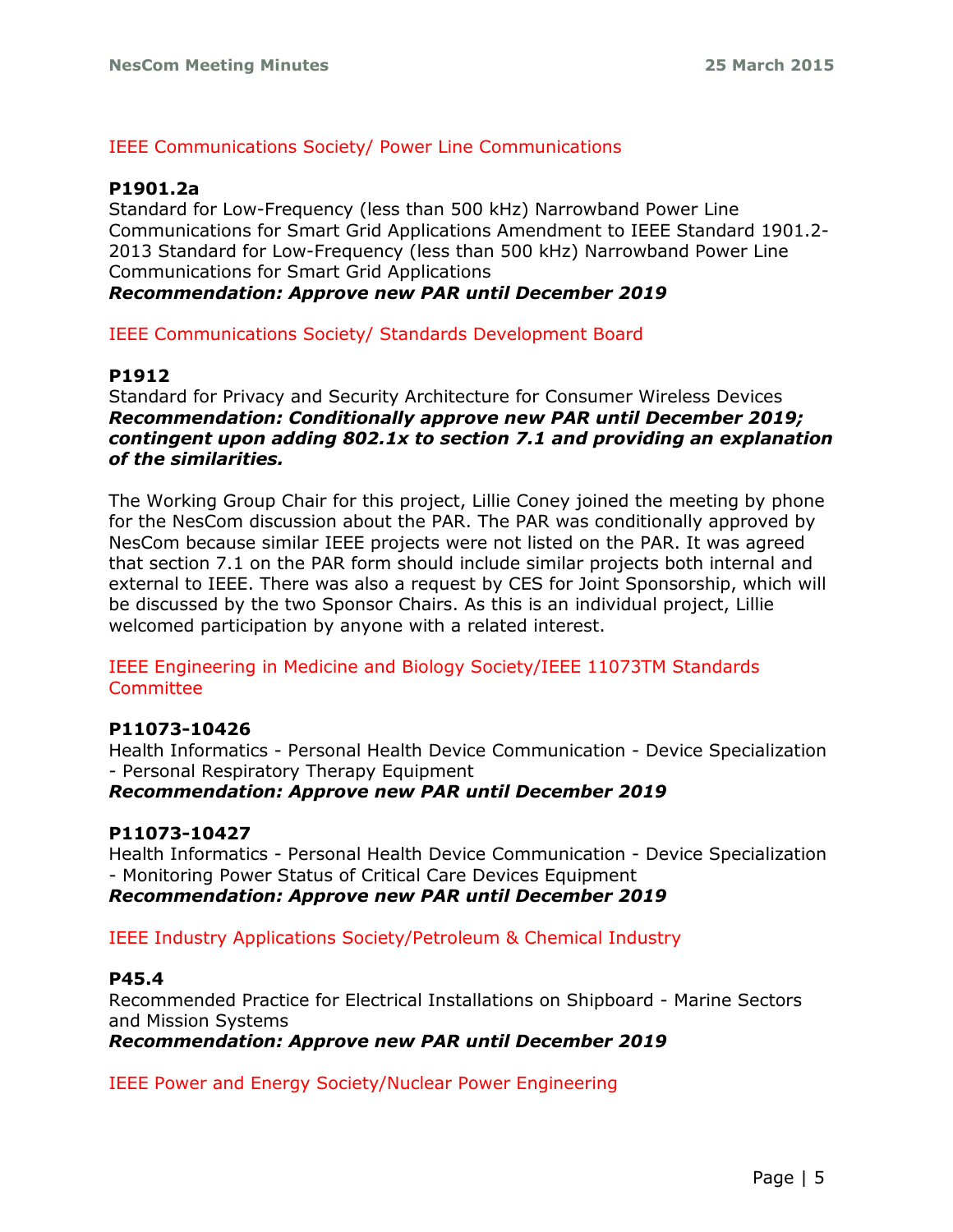## **P2420**

Standard Criteria for Combustion Turbine Generator Units Applied as Standby Power Supplies for Nuclear Power Generating Stations *Recommendation: Approve new PAR until December 2019*

## IEEE Power and Energy Society/ Power System Relaying

### **P61850-9-3**

Precision Time Protocol Profile for Power Utility Automation *Recommendation: Defer new PAR until the next NesCom meeting.*

IEEE-SASB Coordinating Committees/SCC42 - Transportation

## **P2040**

Standard for Connected, Automated and Intelligent Vehicles: Overview and Architecture

*Recommendation: Conditionally approve new PAR until December 2019; contingent upon deleting part of the last sentence in section 5.2 and adding explanatory text about section 5.2 in section 8.1 with the reference to 5.2.*

## **P2040.1**

Standard for Connected, Automated and Intelligent Vehicles: Taxonomy and **Definitions** 

*Recommendation: Conditionally approve new PAR until December 2019; contingent upon adding explanatory text about section 5.2 in section 8.1 with the reference to 5.2.*

# **P2040.2**

Standard for Connected, Automated and Intelligent Vehicles: Testing and Verification

*Recommendation: Defer new PAR until the next NesCom meeting.*

## **4.4 PARs for the Revision of Standards**

IEEE Aerospace and Electronic Systems Society/Radar Systems Panel

### **P686**

Standard Radar Definitions *Recommendation: Approve PAR for the revision of a standard until December 2019*

IEEE Communications Society/Standards Development Board

### **P1904.1**

Standard for Service Interoperability in Ethernet Passive Optical Networks (SIEPON)

*Recommendation: Conditionally approve PAR for the revision of a standard*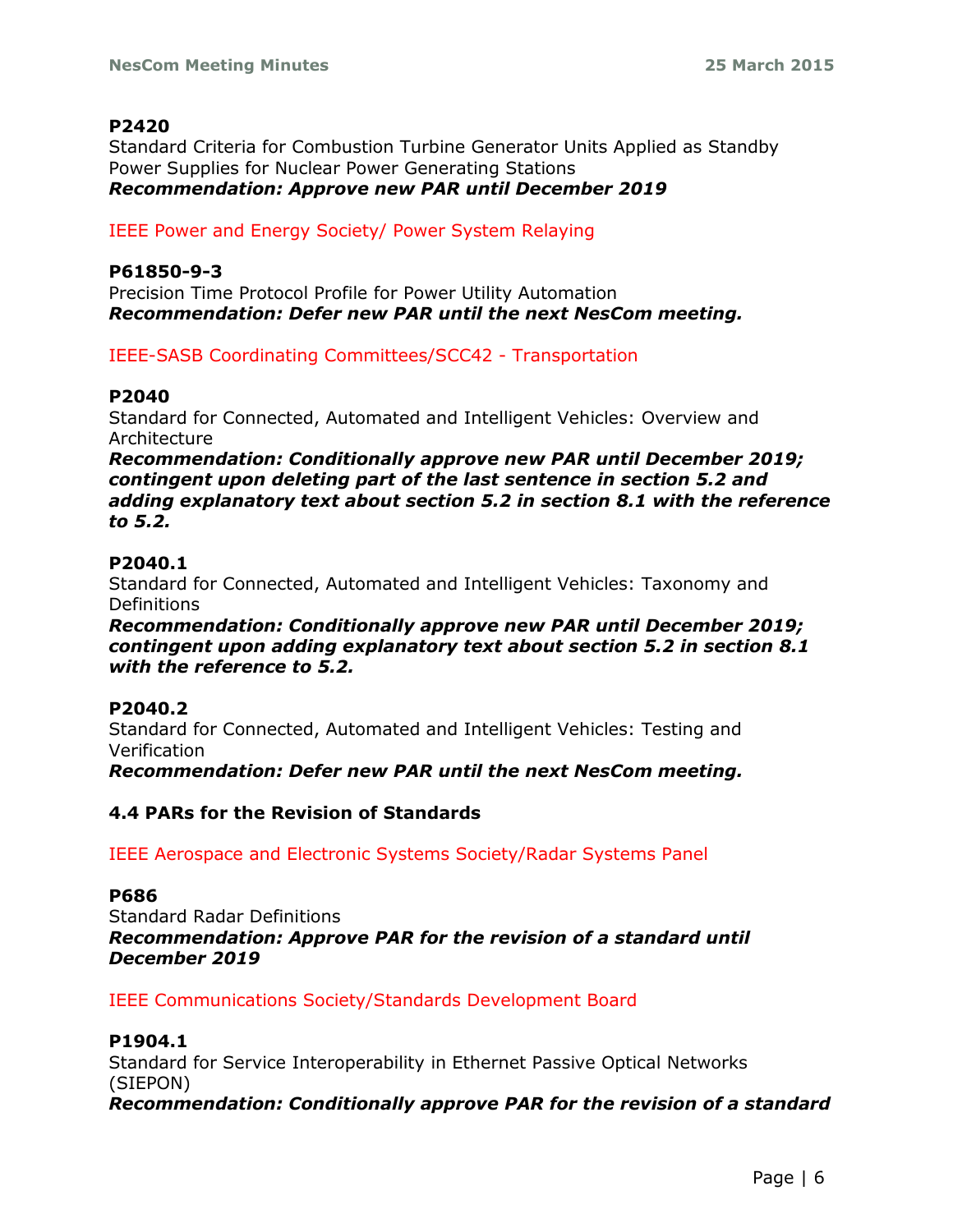# *until December 2019; contingent upon adding the reference to section 7.4 back in to section 8.1.*

IEEE Power and Energy Society/ Electric Machinery

## **P11**

Standard for Rotating Electric Machinery for Rail and Road Vehicles *Recommendation: Approve PAR for the revision of a standard until December 2019*

IEEE Power and Energy Society/ Nuclear Power Engineering

### **P384**

Standard Criteria for Independence of Class 1E Equipment and Circuits *Recommendation: Approve PAR for the revision of a standard until December 2019*

## **P741**

Standard Criteria for the Protection of Class 1E Power Systems and Equipment in Nuclear Power Generating Stations

### *Recommendation: Approve PAR for the revision of a standard until December 2019*

## IEEE Power and Energy Society/ Transmission and Distribution

### **P1159**

Recommended Practice for Monitoring Electric Power Quality *Recommendation: Approve PAR for the revision of a standard until December 2019*

### IEEE Power and Energy Society/Transformers

### **PC57.12.10**

Standard Requirements for Liquid-Immersed Power Transformers *Recommendation: Approve PAR for the revision of a standard until December 2019*

### **PC57.12.44**

Standard Requirements for Secondary Network Protectors *Recommendation: Approve PAR for the revision of a standard until December 2019*

### **PC57.105**

Guide for Application of Transformer Connections in Three-Phase Electrical Systems *Recommendation: Approve PAR for the revision of a standard until December 2019*

# **PC57.109**